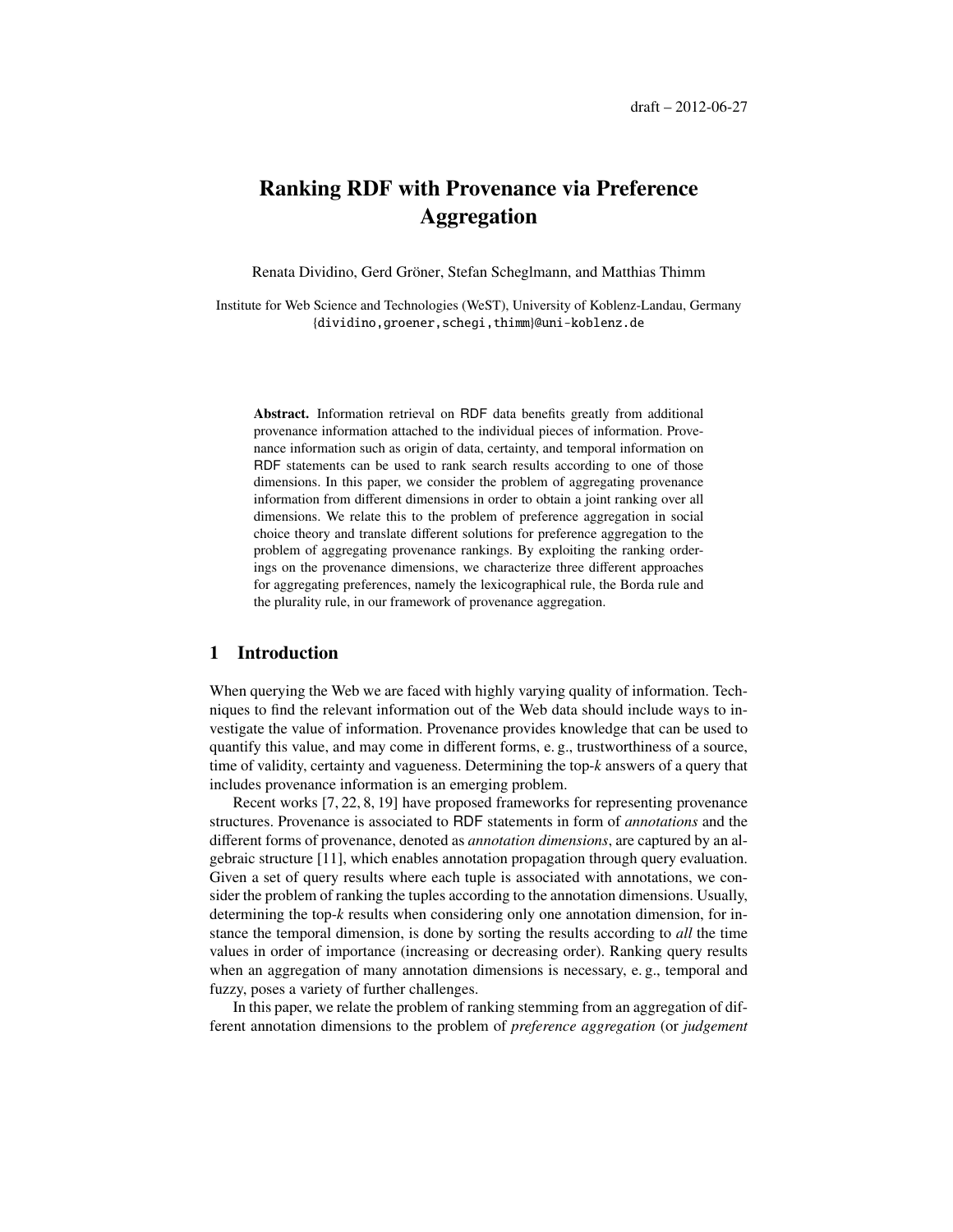|                                                      | <b>ID</b> Statement                                         | Time     |  |  |  |
|------------------------------------------------------|-------------------------------------------------------------|----------|--|--|--|
|                                                      | #1 [Cinemark Palace plays The Grey]                         | 05.05.12 |  |  |  |
|                                                      | #2 [Cinemark Palace plays Man on a Ledge]                   | 05.05.12 |  |  |  |
|                                                      | #3 [Prado Cinema Cafe plays Underworld: Awakening] 06.06.12 |          |  |  |  |
|                                                      | #4   [Deerfield Cinema plays Man on a Ledge]                | 02.03.12 |  |  |  |
|                                                      | #5 The Grey has Genre Action                                | 05.05.12 |  |  |  |
|                                                      | #6 [Man on a Ledge has Genre Action]                        | 02.03.12 |  |  |  |
|                                                      | #7 [Underworld: Awakening hasGenre Action]                  | 02.03.12 |  |  |  |
| Toble 1 The set of ennotated PDE statements in Ex. 1 |                                                             |          |  |  |  |

Table 1. The set of annotated RDF statements in Ex. 1

*aggregation*) in social choice theory [15]. By adopting methods from preference aggregation, we formulate a general framework for annotation dimension aggregation that is based on solid formal grounds. We translate different solutions for preferences aggregation to the problem of aggregating provenance rankings. By exploiting the ranking orderings on the provenance dimensions, we characterize three different approaches for aggregating preferences, namely the lexicographical rule, the Borda rule, and the plurality rule, in our framework of provenance aggregation.

The combination of provenance has been considered before in e. g. [17] where the focus is on the representation of the combined annotation dimensions based on their possible dependency interactions. In [24], the aggregation of results from two specific dimensions is presented, but, to our knowledge, the problem of a general aggregation approach of multiple dimensions for top-*k* ranking has not been considered yet.

This paper is organized as follows. Section 2 describes foundations of representing and querying RDF with provenance. Section 3 presents the formal framework for ranking taking into consideration all annotation dimensions. In Section 4, we discuss how the aggregation is applied in an offline setting and for streaming data. We compare our work with related ones in Section 5 and conclude with a summary in Section 6.

# 2 Foundations

We follow the representation for annotated RDF used in [8]. Let *p* be some annotation dimension (such as *time*) and  $\Omega_p$  its set of possible values, e.g., the set of all valid dates. Then, an annotated RDF statement is a quadruple  $\alpha : \theta$  where  $\alpha$  is an RDF statement and  $\theta \in \Omega_p$  the attached annotation.

*Example 1.* Table 1 shows some RDF statements about movie theaters and films. Each statement is annotated with an element from the temporal annotation dimension. In the first column, we represent the statements in a simplified textual syntax. The second column shows the annotation value  $\theta \in \Omega_p$  assigned to the statement. For example, the statement #1 states that the movie theater *Cinemark Palace* plays the film *The Grey*. The annotation value assigned to this statement is the timestamp 05.05.12. saying that this information has been published on this date.

We assume that annotation dimensions are represented in form of commutative *semirings* [11]. Let  $K_p = (Q_p, \otimes_p, \oplus_p, \top_p, \perp_p)$  be a commutative and idempotent semiring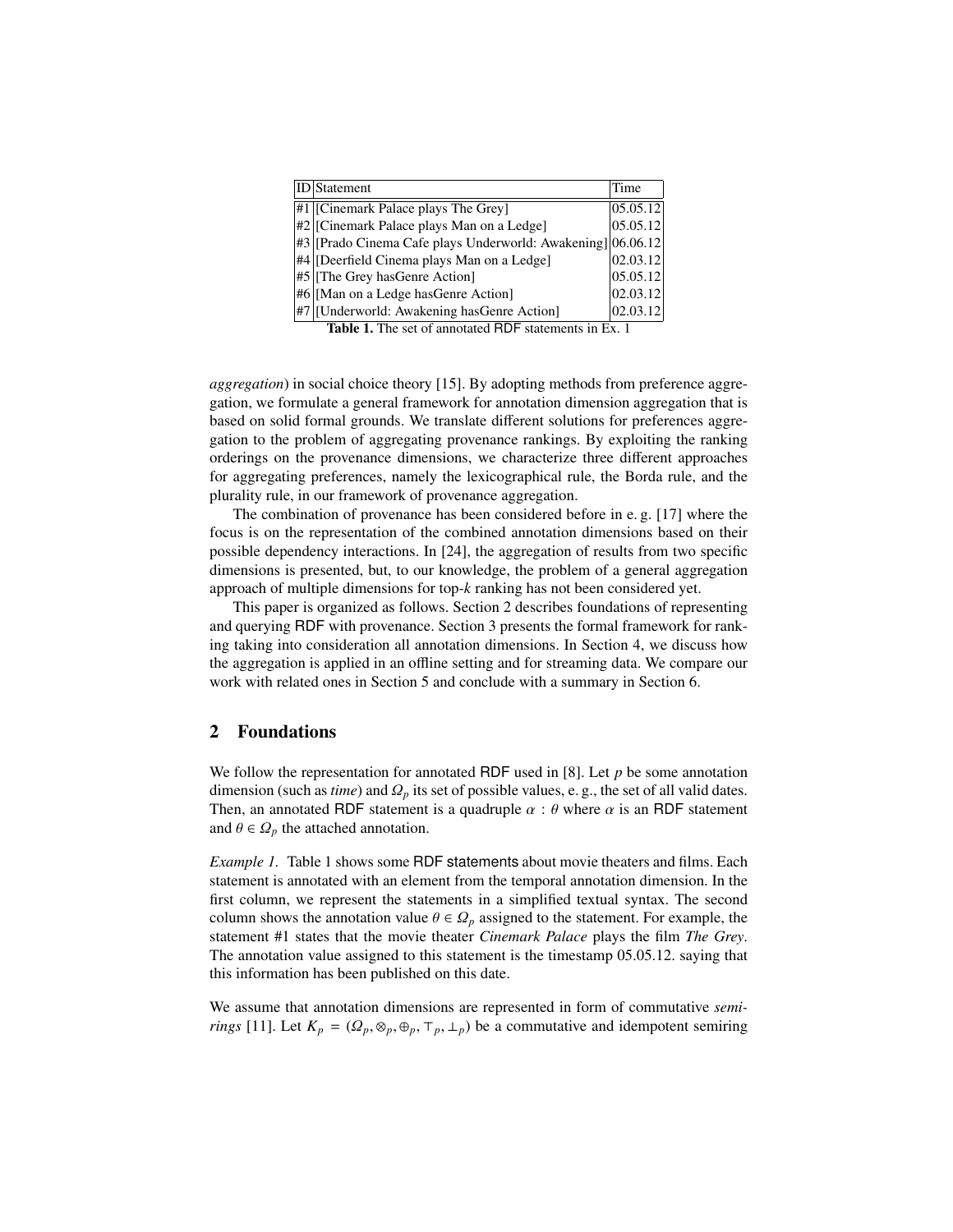of an annotation dimension *p* where  $\Omega_p$  is the value domain of  $p, \otimes_p, \oplus_p$  are custom user-defined binary functions on  $\Omega_p$ , and  $\tau_p$  and  $\bot_p$  are top and bottom elements. On *K<sub>p</sub>* we can define a *partial order*  $\leq_p$  on the values in  $\Omega_p$ . For all  $\theta_1, \theta_2 \in \Omega_p$ ,  $\theta_1 \leq_p \theta_2$ ( $\theta_1$  precedes  $\theta_2$ ) if and only if there is  $\theta_3 \in \Omega_p$  such that  $\theta_1 \oplus \theta_3 = \theta_2$ . We write  $\theta_1 \equiv \theta_2$ if both  $\theta_1 \le \theta_2$  and  $\theta_2 \le \theta_1$ . For technical convenience, we only consider annotation dimensions *p* such that the order  $\leq_p$  is a *total preorder.* 

*Example 2.* Let  $\Omega_p$  be the set of all possible dates,  $\otimes_p$  be the minimum function and  $\oplus_p$  the maximum function, then we obtain the natural linear order  $\leq_p$  for dates, i.e., for  $\theta_1, \theta_2 \in \Omega_p$  it holds that  $\theta_1 \leq_p \theta_2$  if and only if the date represented by  $\theta_1$  is not later than the date represented by  $\theta_2$ .

There are various query languages [8, 24] for annotated RDF graphs that have been developed on top of SPARQL [21]. Those languages extend the algebra operators of SPARQL to compute annotation values of results, i. e., enable annotation propagation through queries using the algebraic operators of the underlying annotation structure. Basically, annotation values for some annotation dimension *p* can be propagated through query evaluation along *how-provenance* [11], i. e., annotation values derived from the individual derivation trees used to assign the variables. For a query *q* and an RDF graph *G*, we define  $\Phi(r) \in \Omega_p$  to be the annotation value for a query result *r* in the result set *res*( $G$ , $q$ ). We refer to [8] for a complete formalization of how  $\Phi(r)$  is determined.

*Example 3.* Let *q* be a query that asks for all movies theaters that play some action movie<sup>1</sup>. Querying the (annotated) RDF graph *G* from Ex. 1 with query *q* yields the result set  $res(G, q) = \{r_1, r_2, r_3\}$  where  $r_1 = \langle$ Cinemark Palace $\rangle$ ,  $r_2 = \langle$ Prado Cinema Cafe $\rangle$ , and  $r_3$  =  $\Delta$ Deerfield Cinema). Given the semantics of the semirings operators ⊕ and  $\otimes$  in Ex. 2 and since  $r_1$  is derived by joining the statements #1 and #5 or #1 and #6, its the provenance value is be obtained by evaluating the respective annotation values  $(05.05.12 \otimes 05.05.12) \oplus (05.05.12 \otimes 02.03.12) = 05.05.12$ , which corresponds to the most cautious but valid timestamp  $r_1$  bases upon.

Finally, the order  $\leq_p$  on the annotation values of the annotation dimension p can be exploited to obtain a (partial) ranking on the results  $res(G, q)$  for some query  $q$ . To do so, we extend the order  $\leq_p$  on  $res(G, q)$  by defining

 $r \leq_p r'$  if and only if  $\Phi(r) \leq_p \Phi(r')$ 

for all  $r, r' \in res(G, q)$ .

*Example 4.* In Ex. 3  $\{r_1, r_2, r_3\}$  are returned in the order  $\langle r_3, r_1, r_2 \rangle$ , which reflects the recency of the statements those results are based upon.

# 3 Multiple Annotation Dimensions and the Aggregation Problem

Now we extend the concept of annotated RDF to allow for more than a single annotation dimension. As ranking according to various annotation dimensions may lead to different ranking orderings of answers, we formulate the problem of ranking aggregation.

<sup>&</sup>lt;sup>1</sup> In SPARQL syntax: "SELECT ?*x* WHERE {?*x plays ?y . ?y hasGenre 'Action'*.}"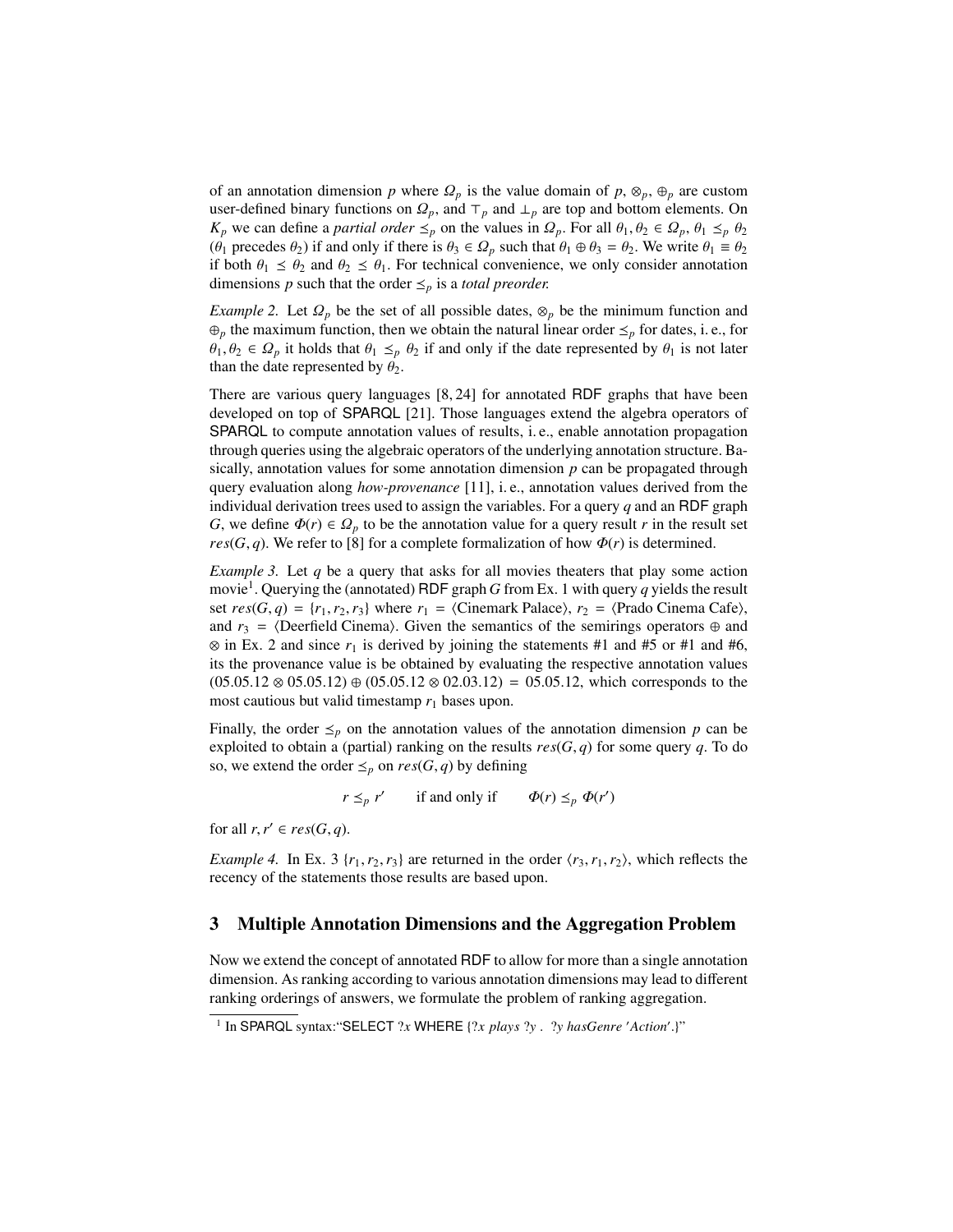| <b>ID</b> Statement                                                         | Time | Source                           | Certainty |
|-----------------------------------------------------------------------------|------|----------------------------------|-----------|
| $  #1  $ [Cinemark Palace plays The Grey]                                   |      | $ 05.05.12 $ City Guide          | 0.8       |
| #2 [Cinemark Palace plays Man on a Ledge]                                   |      | $ 05.05.12 $ City Guide          | 0.8       |
| #3 [Prado Cinema Cafe plays Underworld: Awakening] 06.06.12 Movie Today 0.6 |      |                                  |           |
| #4 [Deerfield Cinema plays Man on a Ledge]                                  |      | 02.03.12 Cinema On               | 0.7       |
| #5 [The Grey has Genre Action]                                              |      | $ 05.05.12 $ City Guide          | 0.7       |
| #6 [Man on a Ledge has Genre Action]                                        |      | 02.03.12 Cinema On               | 0.7       |
| #7 [Underworld: Awakening hasGenre Action]                                  |      | $[02.03.12]$ Movie Today $[0.7]$ |           |

Table 2. The set of annotated RDF statements in Ex. 5

### 3.1 Annotated **RDF** with Multiple Dimensions

Until now, we only consider a single annotation for each RDF statement. However, statements may be annotated along multiple dimensions such as source, time, and certainty. Assume  $\Gamma = \{p_1, \ldots, p_{\gamma}\}\$ is a fixed set of *independent annotation dimensions* with  $|\Gamma| = \gamma$  and let  $K_{p_i} = (Q_{p_i}, \otimes_{p_i}, \oplus_{p_i}, \top_{p_i}, \bot_{p_i})$ , for  $i = 1, \ldots, \gamma$ , be the corresponding annotation structures. We extend the definition of an annotated RDE statement accordannotation structures. We extend the definition of an annotated RDF statement accordingly. An annotated RDF statement is a tuple  $S = \alpha : \theta_1, \dots, \theta_\gamma$  with  $\alpha$  being an RDF statement and  $\theta_i \in \Omega_{p_i}$  an annotation. Similarly, the function  $res(G, q)$  is extended to return tuples annotated with multiple annotations where the annotation value in each return tuples annotated with multiple annotations, where the annotation value in each dimension is determined separately using the approach from the previous section.

*Example 5.* We extend the annotations of the set of RDF statements from Table 1 along the independent dimensions  $\Gamma = \{source, time, certainty\}$ , cf. Table 2. The first row states that the movie theater *Cinemark Palace* plays the film *The Grey*, and that this statement was received from 'City Guide', has been published on '05.05.12' and the certainty value of the statement is 0.8.

Each single annotation dimension of an annotated RDF graph can be exploited for ranking results as discussed above. In general, those rankings do not coincide and depend on the chosen dimension. We are interested in a joint ranking taking *all* annotation dimensions into account.

*Example 6.* We assume that the RDF statements presented in Table 2 represent all information available on the Web. The query and query results presented in Ex. 3 correspond to the search request and its results respectively. We can exploit the orders  $\leq_p$  to obtain (partial) ranking ordering on the results. Suppose  $\leq$ <sub>time</sub> corresponds to the natural linear order on dates,  $\leq_{\text{certainty}}$  corresponds to the order on (fuzzy) certainty values, and for the source dimension, *Movie Today*, *Cinema On*, and *City Guide* represents the set of all the possible values and we assume that *Movie Today*  $\leq_{source} City Guide$ , *Cinema On source City Guide* and both *Movie Today*, *Cinema On* are equally reliable. The ranking ordering of the results considering the temporal dimension is  $\langle r_3, r_1, r_2 \rangle$ , which reflects the recency of the statements those results are based upon. For the certainty dimension we have  $\langle r_3, r_2, r_1 \rangle$ , which reflects the vagueness of the statements, and for the source dimension we have  $\langle (r_2, r_3), r_1 \rangle$ , which reflects the reliability of the sources.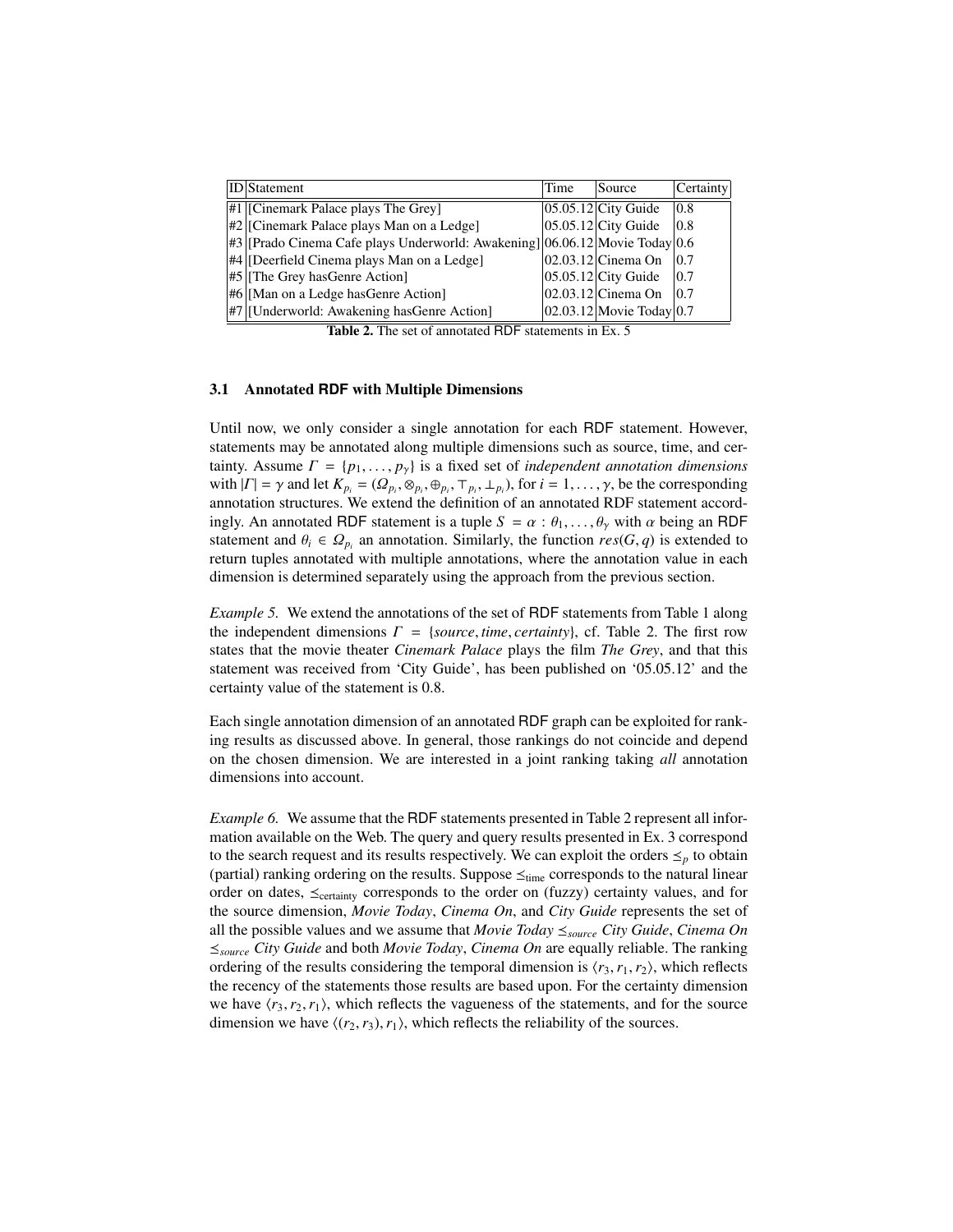#### 3.2 Aggregating Annotation Rankings

In the following, we consider the problem of how results of a query should be ranked according to an aggregation of independent annotation dimensions. Therefore, we wish to aggregate the annotation rankings into a single ranking ordering. This is a wellknown problem in the field of *judgement aggregation* (or *preference aggregation*) [2, 15]. There, the problem under consideration is to aggregate interests or votes in order to come up with a decision that is favorable in the light of the individual interests. A wellknown application for social choice theory is the problem of *voting*, i. e., of constructing a voting mechanism that is, in some sense, fair. In order to relate our approach to those works, we borrow some properties that were originally stated for social choice theory and investigate them in our framework of aggregating annotation rankings.

Let *G* be an annotated RDF graph,  $\Gamma = \{p_1, \ldots, p_{\gamma}\}\$ a set of annotation dimensions, and *q* some query for *G*. As discussed above, querying *G* with *q* yields a set of tuples  $res(G, q)$ , and each tuple is annotated with some annotation value for every annotation dimension in *Γ*. Using the rankings  $\leq_{p_1}, \ldots, \leq_{p_\gamma}$  the set *res*(*G*, *q*) can be ordered in different ways. We call  $P - I \leq \cdots \leq 1$  the *annotation profile* of *res*(*G*, *q*) different ways. We call  $P = \{ \leq_{p_1}, \ldots, \leq_{p_y} \}$  the *annotation profile* of  $res(G, q)$ .

**Definition 1 (Profile aggregator).** Let  $P = \{\leq_{p_1}, \ldots, \leq_{p_y}\}$  be an annotation profile of res(G, a), is res(G, a), is  $res(G, q)$ *. A mapping*  $\leq_{p_1}, \ldots, \leq_{p_\gamma} \mapsto \leq$ *, such that*  $\leq$  *is a partial order on res*(*G*, *q*)*, is* called an annotation aggregator *called an* annotation aggregator*.*

In the field of judgement aggregation, desirable properties and different mechanisms for defining the aggregation of multiple orderings have been investigated for more than 50 years. One of the most important technical results is *Arrow's impossibility theorem* [2], which states that there is no such thing as a fair voting mechanism or "every voting mechanism is flawed". More precisely, there is no mapping  $\mapsto$  satisfying the following three properties (let  $\leq$  be defined via the mapping  $\leq_{p_1}, \ldots, \leq_{p_\gamma} \mapsto \leq$ ):

**Pareto-efficiency** For every *r*,  $r' \in res(G, q)$ , if  $r \leq_{p_i} r'$  for all  $i = 1, ..., \gamma$  then  $r \leq r'$ .<br>Non-dictatorship, There is no  $i \in \{1, ..., \gamma\}$  such that  $\leq r' \leq \gamma$  for every profile **Non-dictatorship** There is no  $i \in \{1, ..., \gamma\}$  such that  $\leq_{p_i} = \leq$  for *every* profile.

**Independence of irrelevant alternatives** If for two sets  $\{\leq_{p_1}, \dots, \leq_{p_r}\}$  and  $\{\leq'_{p_1}, \dots, \leq'_{p_r}\}$  and every  $i = 1, \dots, \gamma$  it holds  $r \leq_{p_i} r'$  whenever  $r \leq'_{p_i} r'$  then  $r \leq r'$  whenever  $r \leq r'$  (with  $\leq \$  $r \leq' r'$  (with  $\leq_{p_1}, \ldots, \leq_{p_\gamma} \mapsto \leq$  and  $\leq'_{p_1}, \ldots, \leq'_{p_\gamma} \mapsto \leq'$ ).

In the following, we consider three examples of profile aggregators, which are inspired by approaches to solve the problem of judgement aggregation in social choice theory. A simple profile aggregator (that fails to satisfy *non-dictatorship*) is the *lexicographical aggregator*. The lexicographical aggregator assumes some given total order on the annotation dimensions, e. g., the temporal information may be more important than the source information. Given this, a result item  $r'$  is preferred to  $r$  if  $r'$  is preferred to  $r$ wrt. the given timestamps ( $r \leq_{time} r'$ ) or  $r$  and  $r'$  have equal timestamps ( $r \equiv_{time} r'$ ) but *r'* is preferred to *r* wrt. the source information ( $r \leq_{source} r'$ ). Note, that this kind of annotation aggregator order is heavily biased by the given ordering of dimensions.

**Definition 2** (Lexicographical aggregator). Let  $\{\leq_{p_1}, \ldots, \leq_{p_y}\}$  be an annotation pro-<br>
file on res(G, a), and assume w Lo, a, that  $\{\leq_{p_1}, \ldots, \leq_{p_y}\}$  is the order of importance of *file on res*(*G*, *q*), and assume w.l.o.g. that  $\langle \leq_{p_1}, \ldots, \leq_{p_{\gamma}} \rangle$  is the order of importance of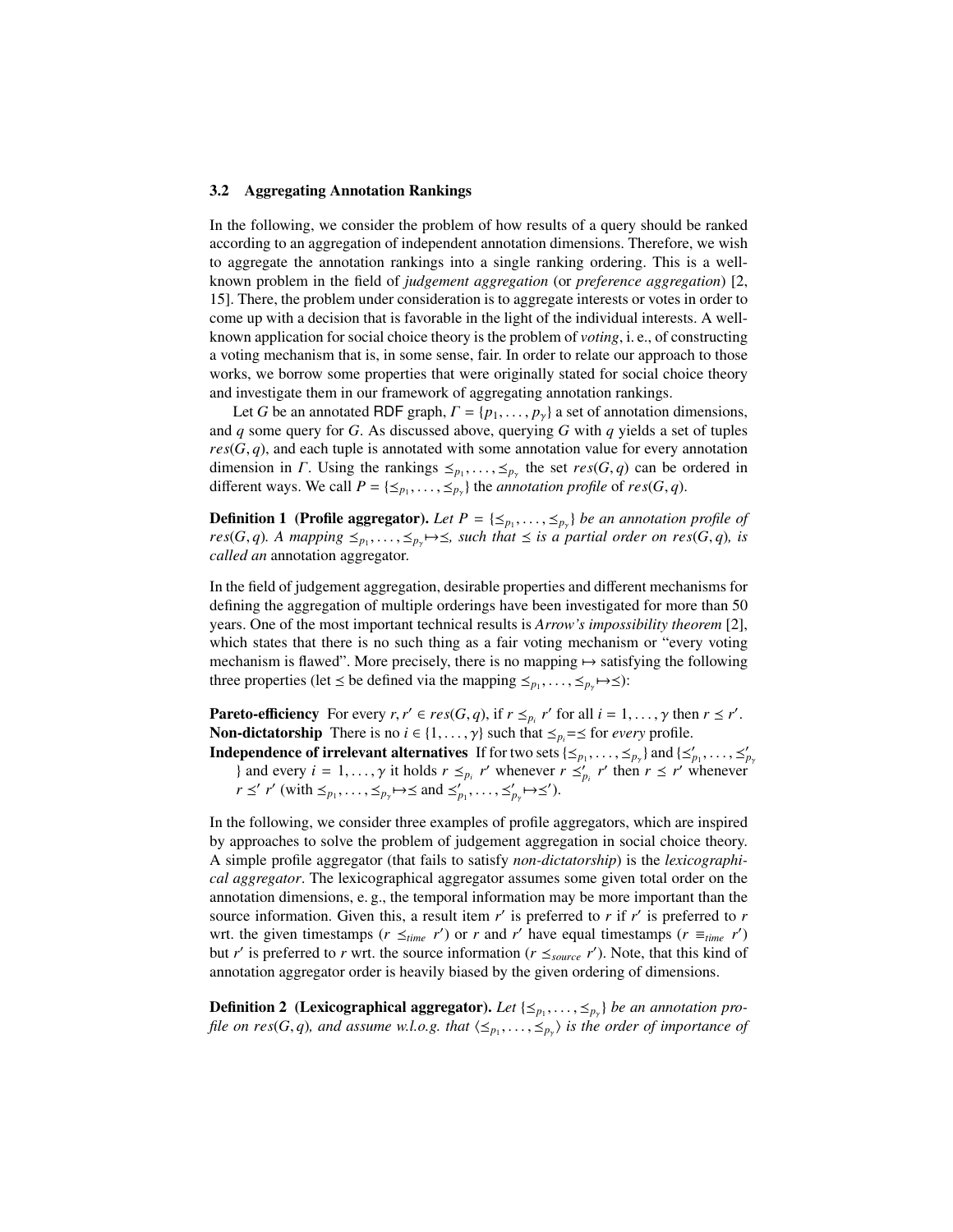*the annotation profile* ( $\leq_{p_1}$  *being the most important ranking). Then the lexicographical*  $\arg \arg \min_{l} \leq_l \text{ of } \leq_{p_1}, \ldots, \leq_{p_{\gamma}} \text{ is defined via}$ 

$$
r \leq_l r' \text{ iff } \neg \exists k \in \{1, \ldots, \gamma\} : \left(r \nleq_{p_k} r' \land \forall i \in \{1, \ldots, \gamma\} : i < k \Rightarrow r \leq_{p_i} r' \land r' \leq_{p_i} r\right)
$$

*for all*  $r, r' \in res$ .

*Example 7.* Given the annotation profiles presented in Ex. 6, and we assume that  $\leq_{certainty}$  $, \leq_{time}, \leq_{source}$  is the order of importance of the annotation profiles. Then the lexicographic ordering of  $r_1$ ,  $r_2$ , and  $r_3$  corresponds to  $r_3 \leq_l r_2 \leq_l r_1$ . This represents exactly the ranking ordering when considering just the certainty dimension. Now, we assume that  $\langle \leq_{source}, \leq_{time}, \leq_{certainty} \rangle$  is the order of importance of the annotation profiles, then  $r_1$ ,  $r_2$ , and  $r_3$  are ordered in  $r_2 \leq_l r_3 \leq_l r_1$ .

Another popular aggregation method from voting theory is the *Borda rule*. The Borda rule defines preferences by assigning a value to each tuple according to its positions in the domain order. The sum of all the values of a tuple represents its score.

**Definition 3** (Borda aggregator). Let  $\{\leq_{p_1}, \ldots, \leq_{p_\gamma}\}$  be an annotation profile on res(*G*, *q*). For each  $r \in \text{res}(G, a)$  define sc(r) via<sup>2</sup> *For each r*  $\in$  *res*(*G*, *q*) *define sc*(*r*) *via*<sup>2</sup>

$$
sc(r) = \sum_{j} \sum_{r' \in res(G,q) \setminus \{r\}} [r' \leq_{p_j} r]
$$

*for all r* ∈ *res*(*G*, *q*). *Then the* Borda aggregation  $\leq_b$  *of*  $\leq_{p_1}, \ldots, \leq_{p_\gamma}$  *is defined via* 

$$
r \leq_b r' \quad \text{iff} \quad sc(r) \leq sc(r')
$$

*for all*  $r, r' \in res$ .

*Example 8.* Given the annotation profiles presented in Ex. 6, then the Borda ordering corresponds to  $r_2 \leq_b r_3 \leq_b r_1$ . The Borda score of  $r_1$  is 5 (at the temporal dimension score 1, at the certainty dimension score 2, and at the source dimension 2, since  $r_1$ is derived from the most reliable source). The Borda score of  $r_3$  is 3 (2, 0, and 1 at temporal, certainty, and source dimension respectively) and of  $r_2$  is 2 (0, 1, and 1 at temporal, certainty, and source dimension).

At last, we consider the *plurality* aggregation method, which defines the preferred element to be the tuple in the result set with the most votes (plurality), i. e., the tuple *r* which is the most preferred considering all annotation profiles.

**Definition 4** (Plurality aggregator). Let  $\leq_{p_1}, \ldots, \leq_{p_\gamma}$  be an annotation profile on res(*G*, *q*).<br>Then the plurality aggregation  $\leq$  of  $\leq$  is defined via *Then the* plurality aggregation  $\leq_m$  *of*  $\leq_{p_1}, \ldots, \leq_{p_{\gamma}}$  *is defined via* 

$$
r \leq_m r' \quad \text{iff} \quad |\{i \mid r \leq_{p_i} r'\}| \geq |\{i \mid r' \leq_{p_i} r\}|
$$

*for all*  $r, r' \in res$ .

<sup>&</sup>lt;sup>2</sup> Note that  $\overline{[A]}$  is the Iverson bracket defined via  $\overline{[A]} = 1$  if *A* is true and  $\overline{[A]} = 0$  otherwise.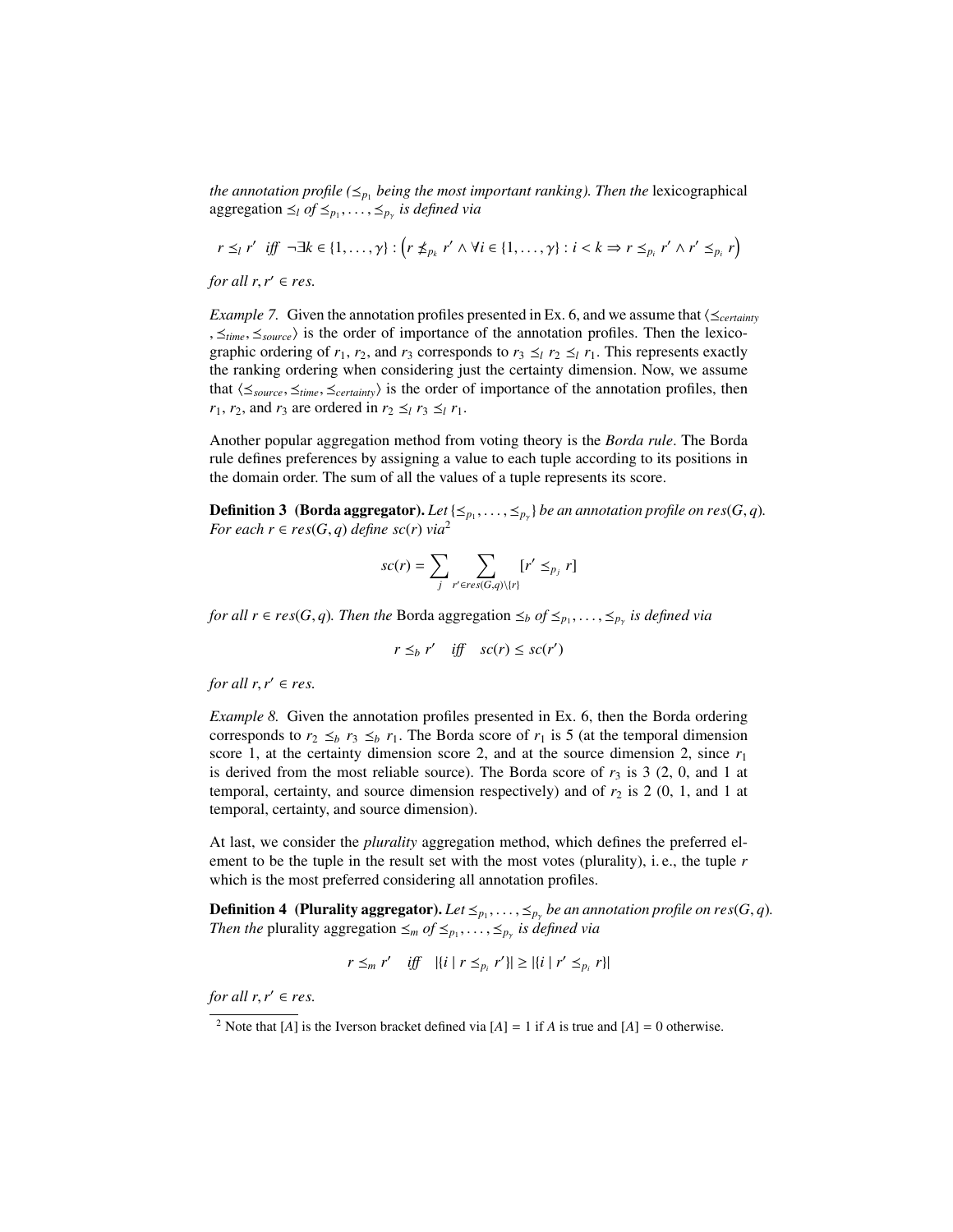Note that the plurality aggregator defined above suffers from the *Condorcet paradox* if more than two rankings are to be aggregated [10]. That is, even if  $\leq_1, \ldots, \leq_r$  are partial orders, the relation  $\leq_m$  may contain cycles.

*Example 9.* Let  $res = \{r_1, r_2, r_3\}$  and consider  $\leq_1$ ,  $\leq_2$ , and  $\leq_3$  defined via

 $r_1 \leq r_1 \leq r_2 \leq r_3 \leq r_1$  *r*<sub>2</sub>  $r_1 \leq r_3 \leq r_1$  *r*<sub>3</sub>  $r_2 \leq r_1$  *r*<sub>3</sub>  $r_2 \leq r_2$ 

and observe that  $r_1 \leq_m r_2$ ,  $r_2 \leq_m r_3$ , and  $r_3 \leq_m r_1$ .

*Example 10.* Given the annotation profiles of the certainty and source dimensions presented in Ex. 6, then the plurality ordering for  $r_1$ ,  $r_2$ , and  $r_3$  corresponds to  $r_2 \leq_b r_3 \leq_b r_1$ since  $r_2 \leq_p r_1$  and  $r_3 \leq_p r_1$  for all the dimensions and  $r_2 \leq_{certainty} r_3$ , and  $r_2 \equiv_{source} r_3$ .

# 4 Ranking of Stream Data

The proposed profile aggregators can be applied in offline and online settings. Offline setting means that the whole set of results is completely available, while online setting refers to the aggregation of streaming data. In the following, both settings are extensively discussed.

### 4.1 Offline Setting

First, we perform top-*k* querying on locally stored annotated RDF graphs rather than on-the-fly, i. e., the whole result set  $res(G, q)$  of a query *q* is known a priori. As one or multiple annotation dimensions can be used for ranking, in the following, we shortly describe how ranking on annotated RDF can be done:

One-dimensional Approach. Providing top-*k* results when considering only one annotation dimension, for instance the temporal dimension, is done straightforward by sorting the results in order of importance (increasing or decreasing order).

Multi-dimensional Approach. A top-*k* ranking over multiple annotation dimensions requires an aggregation of the top-*k* rankings from each dimension. According to Sec. 3.2, the profile aggregators offer a variety of aggregation means with respect to individual preferences among the different annotation dimensions. Therefore, to obtain a joint ranking taking *all* annotation domains into account, we use one of the described annotation aggregators (e. g., the lexicographical rule, the Borda rule, or the plurality rule) to aggregate results from multiple annotation dimensions into a single ordering.

#### 4.2 Online Setting

In contrast to offline ranking, in stream ranking  $res(G, q)$  is not available at once, we rather receive the result tuples  $r \in res(G, q)$  continuously whereas  $r_t$  is the tuple received at time t. We want to start presenting results up the first available tuple. Such a ceived at time *t*. We want to start presenting results up the first available tuple. Such a stream ranking mechanism could not decide upon receipt if a result tuple *r<sup>t</sup>* is part of final the top-*k* results. It could only decide if a tuple *r<sup>t</sup>* is part of the top-*k* results at time *t* because there could be better results not received at time *t*.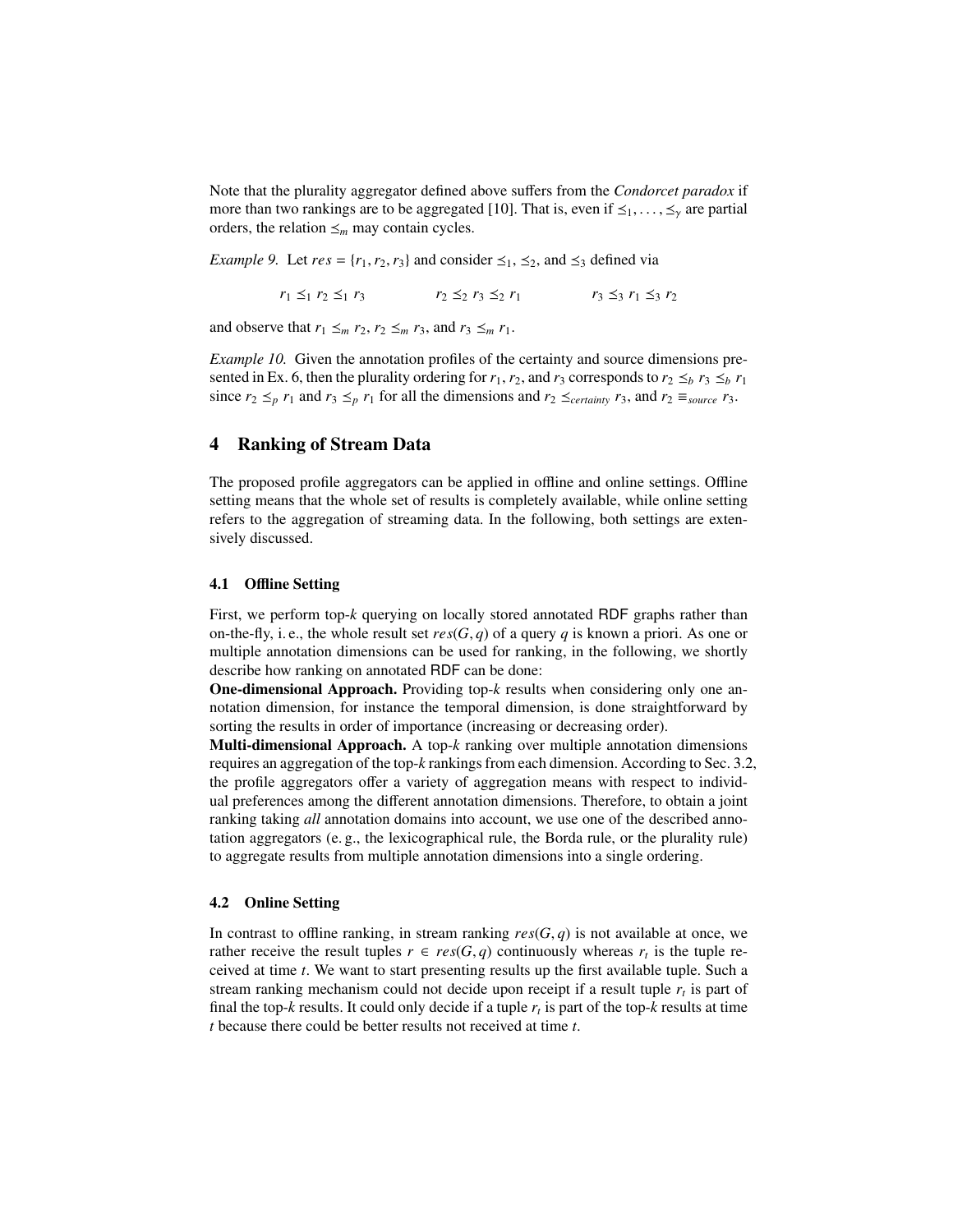One-dimensional Approach. A simple approach for ranking over streams starts with an empty top- $k$  result set  $res_k$ . New result tuples  $r_t$  are added to  $res_t$  until the result set is full (*k* tuples in *resk*). We suppose that the *k* tuples are sorted wrt. a given criteria, for instance, in decreasing order. Let  $r<sub>b</sub>$ , denoted as the border-tuple, be the lowest/smallest (the  $k$ -th) tuple. All tuples  $r_t$  received from this point have to be compared with the border-tuple  $r_b$ . If  $r_t \leq r_b$ , the tuple  $r_t$  could be ignored otherwise  $r_b$  is removed and  $r_t$ is added to *resk*. In this case, a new border-tuple has to be computed.

Multi-dimensional Approach. For the aggregation over multiple dimensions, the streaming algorithm remains the same if the ordering of the elements in  $res_k$  does not change when additional elements are received, i.e., if the *independence of irrelevant alternatives* holds. This property holds for several aggregators, e.g., for the lexicographic aggregator. The Borda aggregator, however, is an example where is is not possible to determine an aggregation without considering the whole set of results.

*Example 11.* In Ex. 8  $\langle r_1, r_3, r_2 \rangle$  corresponds to the top-3 result with respect to the Borda aggregator. As already mentioned, pairwise element comparison is not applicable to the Borda aggregator. To illustrate that, let us assume that we are looking for the top-2 results and that the elements are received in the following order,  $r_1$ ,  $r_2$ ,  $r_3$ . The top-2 results should be  $r_3 \leq b r_1$ . Like in the one-dimensional case, we fill our result set with the first two elements, i.e.,  $\{r_1, r_2\}$ . Then we compare these elements to determine the border element to be  $r_2$ . Next, we compare this border element to our last element  $r_3$ . Since, it ranks  $r_2$  and  $r_3$  as equal, we are not able to determine if we have to replace the border element  $r_2$  with  $r_3$  or keep it. It is not possible to determine our top-2 result precisely, and only the top-2 result sets  $\{r_1, r_2\}$  and  $\{r_1, r_3\}$ .

# 5 Related Work

Ranking of query results has been considered from different perspectives in the database research. In Agrawal et al. [1] the ranking criteria is based on a similarity measure between terms in the query condition and terms of tuple attributes in tables. A similar principle is applied by Fuhr [9], where ranking techniques from information retrieval are used to rank query results on databases. This approach relies on a relevance feedback from the user. Ilyas et al. [14, 13] give an overview of rank-aware join operations. While in the top-*k* query result ranking the results are ranked according to attribute values of result tuples, e.g,. by using order-by construct on attributes, the top-*k* join ranking specifies ranking scores based on multiple relations. Natsev et al. [20]. propose a a heuristic algorithm over multiple ranked data sources to efficient combining ranked results from single dimensions using. None of these approaches rank over RDF data and they do not consider the particular problem of aggregation of different independent ranking dimensions.

From the ranking perspective, several approaches consider also the problem of combining several dimensions of ranking criteria [6, 16, 23, 12]. Preferences are specified in terms of partial orders on attributes and they can be accumulated and aggregated to build complex preference orders. In [6], the general idea is to rank query results when there is no exact match, but some results are similar to the query. They compute the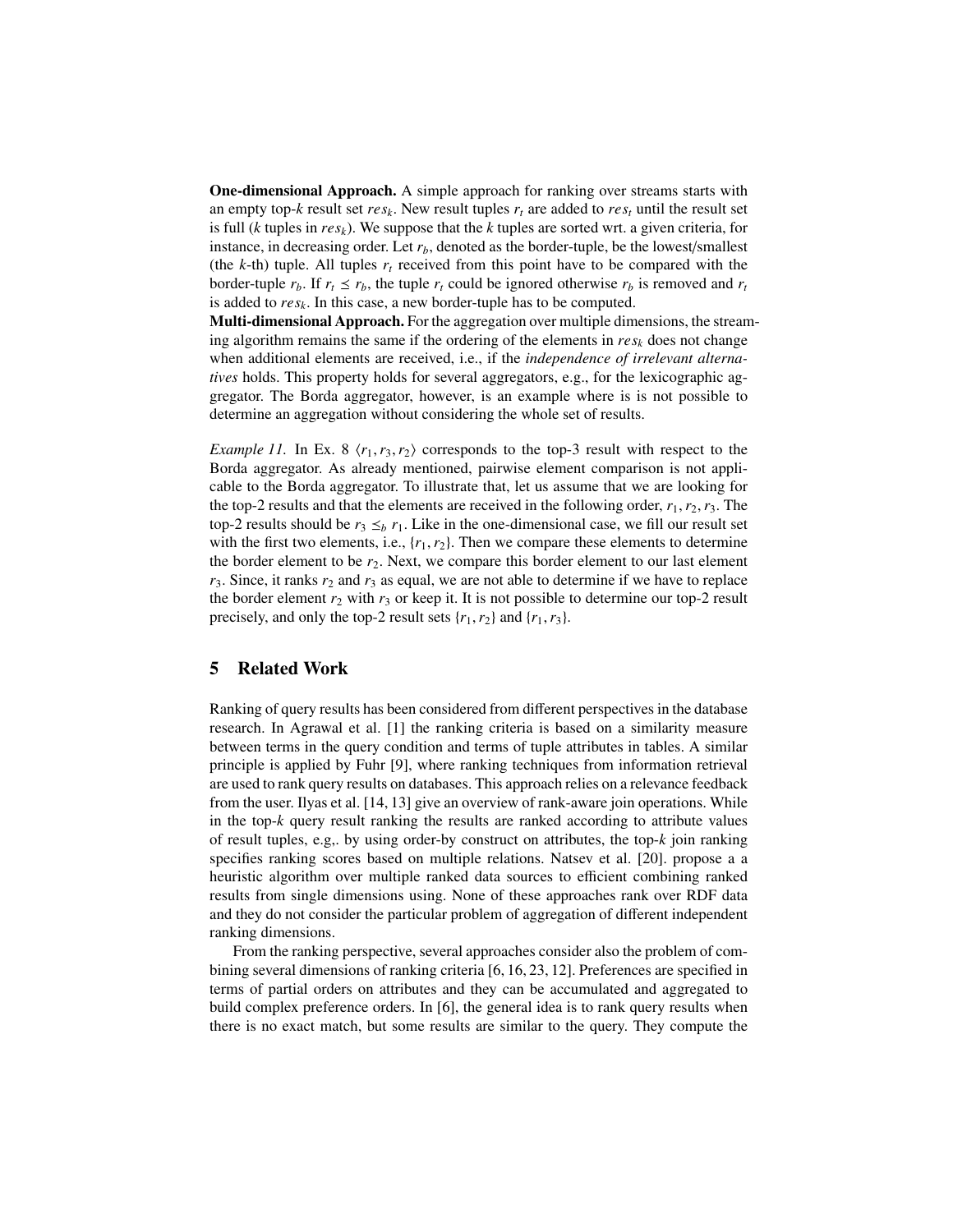distance of attribute values of the relation with respect to the query attributes. In [12], linear sums of attributes are used to rank preferences (assigned to attributes). Likewise, Li et al. [18] presents top-*k* ranking for different dimensions for relational databases. Compared to our work, none of them considers the ranking of semi-structured data like RDF and their focus is not on ranking w.r.t. annotations of data.

In the realm of the Semantic Web, we compare our work to annotated RDF data in general, and to aggregation principles in particular. Based on semirings [11], Buneman and Kostylev [7] and Straccia et al. [22] present an algebra for RDF annotations. Their approaches are for annotations in general, but they do not consider multiple dimensions simultaneously. Zimmermann et al. [24] present a combination of multiple annotation dimensions. They combine two dimensions by a composition into one dimension, modeled as a compounded annotation dimension. An aggregation function maps annotation dimensions into a set of pairs of annotations. Kostylev et al. [17] also consider the problem of combining various forms of provenance that, analogous to the previous, map annotation dimensions into a set of vectors. They introduce restrictions to semirings in order to define containment and equivalence of combined annotation relations. The latter ones are different from our work since we aggregate annotation dimensions considering aggregation functions, which does not rely on the structure of the annotation dimensions and can be generalized to the aggregation of every ordered set.

Ranking for streaming data is an emerging problem when querying large data collections as on the Web, and it is therefore considered for RDF querying and reasoning. For instance, SPARQL extensions allows ranking query results on streams [4, 5], as well as general reasoning frameworks incorporate the management of streaming data [3]. However, ranking with aggregation of multiple annotation dimensions is not studied on streaming RDF data so far.

# 6 Summary

We have presented a novel approach for top-*k* querying of RDF data with multiple provenance dimensions. RDF data is annotated with values providing knowledge on the origin, truthworthiness or validity of data and this knowledge should be taken into account when answering queries. Top-*k* ranking becomes complicated if data have multiple provenance dimensions, and the ranking has to incorporate a holistic ordering over all these dimensions. We have presented an aggregation approach over multiple provenance dimensions, which is based on preference aggregation in social choice theory. We have formalized three different aggregation methods, namely the lexicographical, the Borda and the plurality rule.

Additionally, we consider these aggregations in offline and online settings. For online settings, we first elaborate how the aggregators deal with a continuously enlargement of the available result tuples that are considered in the aggregation. Secondly, we explain which aggregators can be applied in online settings and which not. Further investigations and implementations for efficient ranking on streaming data are planned.

Acknowledgments The research reported here was partially supported by the SocialSensor FP7 project (EC under contract number 287975).